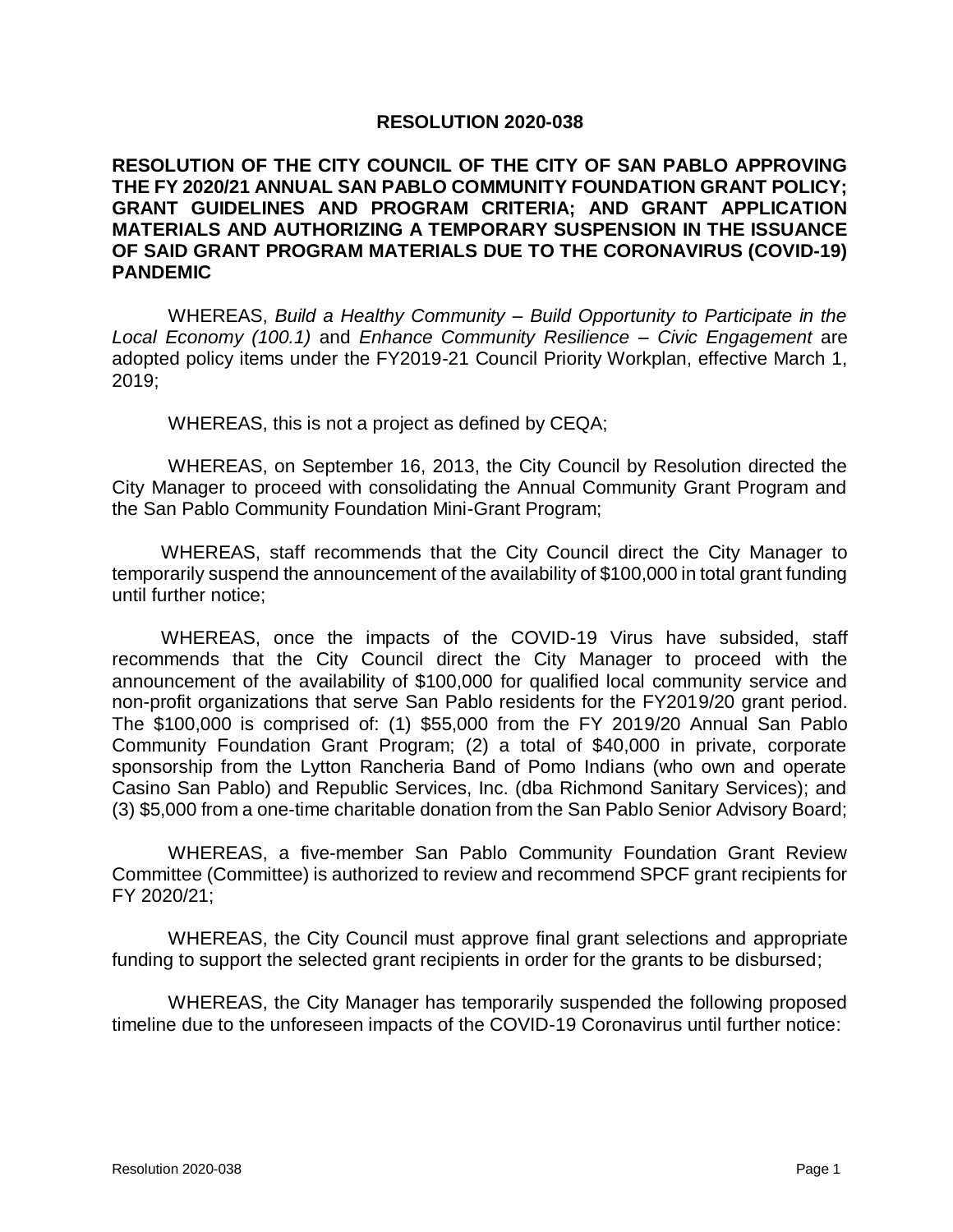## *Calendar/Timeline: FY 2020/21 SPCF Grant Program Action:*

## *\*\*\* TEMPORARILY SUSPENDED \*\*\**

|                                                       | $\triangleright$ April 6         | <b>City Council Action:</b><br>Approves FY 2020/21 SPCF Grant Program, Policy & Guidelines                                                                 |  |  |
|-------------------------------------------------------|----------------------------------|------------------------------------------------------------------------------------------------------------------------------------------------------------|--|--|
| ➤                                                     | April 7                          | City Manager Releases FY 2020/21 Grant Package/Press Release                                                                                               |  |  |
| ➤                                                     | April 8<br>Reports               | (Special Council Meeting) FY 2018/19 Grant Recipients Financial                                                                                            |  |  |
|                                                       |                                  | <b>MEETING CANCELLED</b>                                                                                                                                   |  |  |
|                                                       | $\triangleright$ April 30        | <b>Grant Application Deadline</b>                                                                                                                          |  |  |
| ➤                                                     | May 4                            | Eligible/Non-Eligible Letters Mailed and/or emailed                                                                                                        |  |  |
| ➤                                                     | May 11                           | Appeal Letters Due to the Committee                                                                                                                        |  |  |
| ➤                                                     | May 18<br>Committee              | Staff to Deliver Grant Application Binders to SPCF Grant Review                                                                                            |  |  |
|                                                       | $\triangleright$ May 18 - May 31 | <b>SPCF Committee Review Period Grant Applications</b>                                                                                                     |  |  |
| ➤                                                     | June 2                           | SPCF Grant Review Committee Receives Applicant Presentations, etc.<br>and identifies recommended Grant Recipients for FY2020/21                            |  |  |
|                                                       | June 22                          | <b>City Council Action/Special Council Meeting:</b><br>Awards grants and appropriates funding for SPCF Grant Committee<br><b>Selected Grant Recipients</b> |  |  |
| ➤                                                     | June 23                          | Staff Prepares Check Requests to Finance                                                                                                                   |  |  |
| ≻                                                     | June 24-29                       | Staff Prepares Letters to include with Grant Checks                                                                                                        |  |  |
| ➤                                                     | June 30                          | <b>Grant Funding Disbursed to Approved Recipients</b>                                                                                                      |  |  |
| <b>Financial Reporting - 2020/21 Award Recipients</b> |                                  |                                                                                                                                                            |  |  |
| March 1, 2021                                         |                                  | <b>Financial Letter Notification</b>                                                                                                                       |  |  |
| March 31, 2021                                        |                                  | Deadline to Submit Financial Report                                                                                                                        |  |  |
| Week of April 12, 2021                                |                                  | Special City Council Meeting - FY20/21 Financial Reporting                                                                                                 |  |  |

WHEREAS, in addition to the announcement of the availability of the FY 2020/21 SPCF Grant Program Funding, the City Manager has proposed, with minor changes since last year, the final recommended policy documents to administer the FY 2020/21 Grant Program for adoption as follows:

- Proposed FY 2020/21 SPCF Grant Application; and
- Proposed FY 2020/21 SPCF Grant Guidelines and Program Criteria; and
- Proposed FY 2020/21 SPCF Grant Program City Council Policy; and